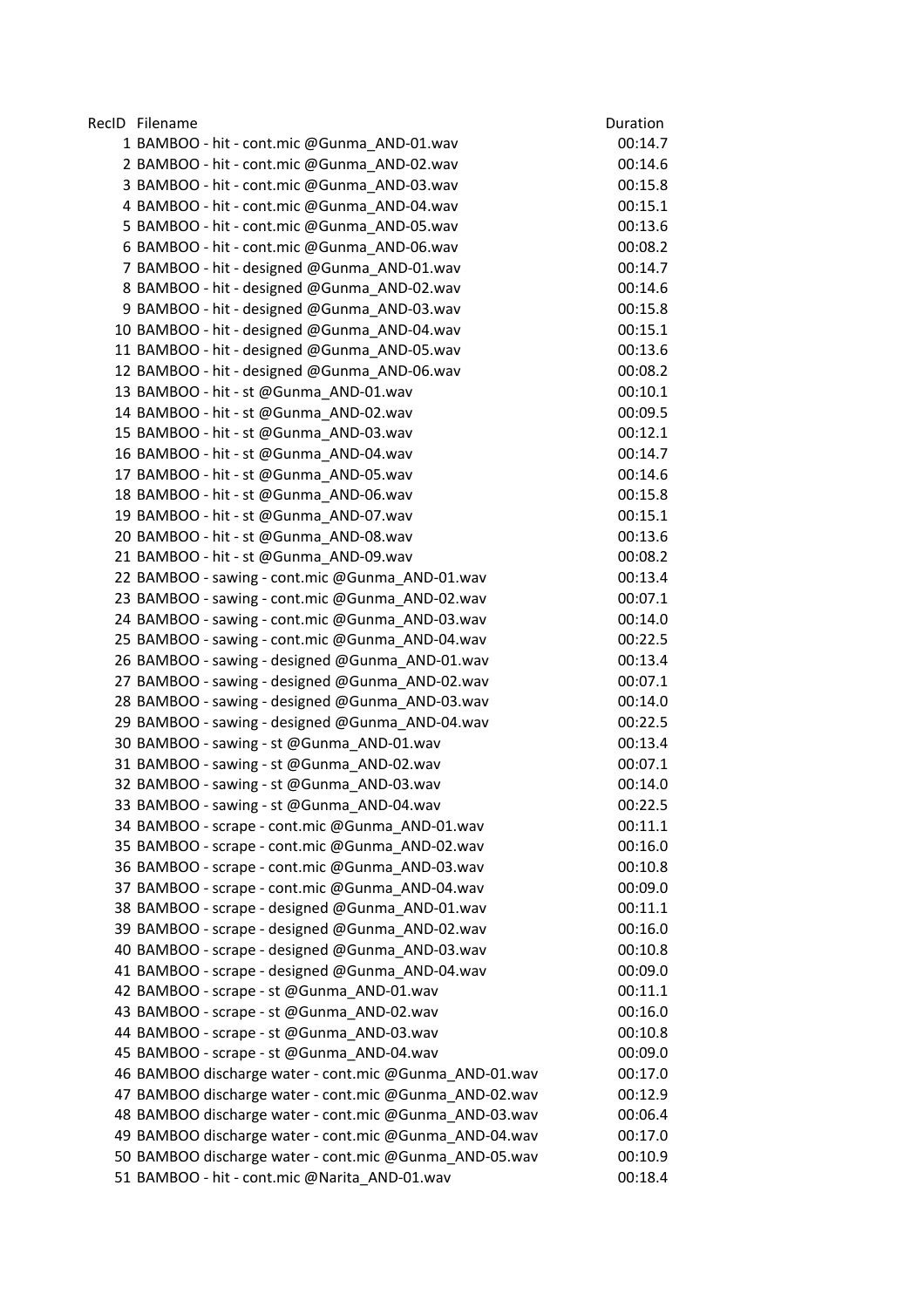| 52 BAMBOO - hit - cont.mic @Narita_AND-02.wav   | 00:12.6 |
|-------------------------------------------------|---------|
| 53 BAMBOO - hit - cont.mic @Narita AND-03.wav   | 00:06.9 |
| 54 BAMBOO - hit - cont.mic @Narita_AND-04.wav   | 00:28.1 |
| 55 BAMBOO - hit - cont.mic @Narita_AND-05.wav   | 00:29.0 |
| 56 BAMBOO - hit - cont.mic @Narita AND-06.wav   | 00:17.7 |
| 57 BAMBOO - hit - cont.mic @Narita AND-07.wav   | 00:08.8 |
| 58 BAMBOO - hit - cont.mic @Narita_AND-08.wav   | 00:02.5 |
| 59 BAMBOO - hit - cont.mic @Narita_AND-09.wav   | 00:14.8 |
| 60 BAMBOO - hit - cont.mic @Narita_AND-10.wav   | 00:15.2 |
| 61 BAMBOO - hit - outdoor @Narita_AND-01.wav    | 00:14.9 |
| 62 BAMBOO - hit - outdoor @Narita AND-02.wav    | 00:03.2 |
| 63 BAMBOO - hit - outdoor @Narita_AND-03.wav    | 00:16.0 |
| 64 BAMBOO - hit - outdoor @Narita_AND-04.wav    | 00:07.8 |
| 65 BAMBOO - hit - outdoor @Narita AND-05.wav    | 00:04.5 |
| 66 BAMBOO - hit - outdoor @Narita_AND-06.wav    | 00:10.3 |
| 67 BAMBOO - hit - outdoor @Narita AND-07.wav    | 00:09.3 |
| 68 BAMBOO - hit - outdoor @Narita_AND-08.wav    | 00:10.9 |
| 69 BAMBOO - hit - outdoor @Narita_AND-09.wav    | 00:07.3 |
| 70 BAMBOO - hit - outdoor @Narita_AND-10.wav    | 00:18.5 |
| 71 BAMBOO - hit - outdoor @Narita_AND-11.wav    | 00:14.0 |
| 72 BAMBOO - hit - outdoor @Narita_AND-12.wav    | 00:09.5 |
| 73 BAMBOO - hit - outdoor @Narita_AND-13.wav    | 00:06.8 |
| 74 BAMBOO - hit - outdoor @Narita_AND-14.wav    | 00:05.5 |
| 75 BAMBOO - hit - outdoor @Narita_AND-15.wav    | 00:06.3 |
| 76 BAMBOO - hit - outdoor @Narita_AND-16.wav    | 00:07.0 |
| 77 BAMBOO - hit - outdoor @Narita_AND-17.wav    | 00:08.2 |
| 78 BAMBOO - hit - outdoor @Narita_AND-18.wav    | 00:18.4 |
| 79 BAMBOO - hit - outdoor @Narita_AND-19.wav    | 00:08.8 |
| 80 BAMBOO - hit - outdoor @Narita_AND-20.wav    | 00:17.4 |
| 81 BAMBOO - hit - outdoor @Narita AND-21.wav    | 00:08.6 |
| 82 BAMBOO - hit - outdoor @Narita_AND-22.wav    | 00:04.2 |
| 83 BAMBOO - hit - outdoor @Narita_AND-23.wav    | 00:03.2 |
| 84 BAMBOO - hit - outdoor @Narita_AND-24.wav    | 00:12.3 |
| 85 BAMBOO - hit - outdoor @Narita AND-25.wav    | 00:22.7 |
| 86 BAMBOO - hit - outdoor @Narita_AND-26.wav    | 00:27.2 |
| 87 BAMBOO - hit - outdoor @Narita AND-27.wav    | 00:05.2 |
| 88 BAMBOO - hit - outdoor @Narita AND-28.wav    | 00:32.7 |
| 89 BAMBOO - scrub - cont.mic @Narita AND-01.wav | 00:03.2 |
| 90 BAMBOO - scrub - cont.mic @Narita_AND-02.wav | 00:12.3 |
| 91 BAMBOO - scrub - cont.mic @Narita AND-03.wav | 00:06.8 |
| 92 BAMBOO - scrub - cont.mic @Narita AND-04.wav | 00:05.7 |
| 93 BAMBOO - scrub - cont.mic @Narita AND-05.wav | 00:10.1 |
| 94 BAMBOO - scrub - cont.mic @Narita_AND-06.wav | 00:18.8 |
| 95 BAMBOO - scrub - cont.mic @Narita AND-07.wav | 00:08.4 |
|                                                 |         |
| 96 BAMBOO - scrub - cont.mic @Narita_AND-08.wav | 00:26.3 |
| 97 BAMBOO - scrub - cont.mic @Narita AND-09.wav | 00:38.5 |
| 98 BAMBOO - scrub - outdoor @Narita_AND-01.wav  | 00:07.1 |
| 99 BAMBOO - scrub - outdoor @Narita AND-02.wav  | 00:03.2 |
| 100 BAMBOO - scrub - outdoor @Narita_AND-03.wav | 00:12.3 |
| 101 BAMBOO - scrub - outdoor @Narita_AND-04.wav | 00:06.8 |
| 102 BAMBOO - scrub - outdoor @Narita_AND-05.wav | 00:07.1 |
| 103 BAMBOO - scrub - outdoor @Narita_AND-06.wav | 00:08.7 |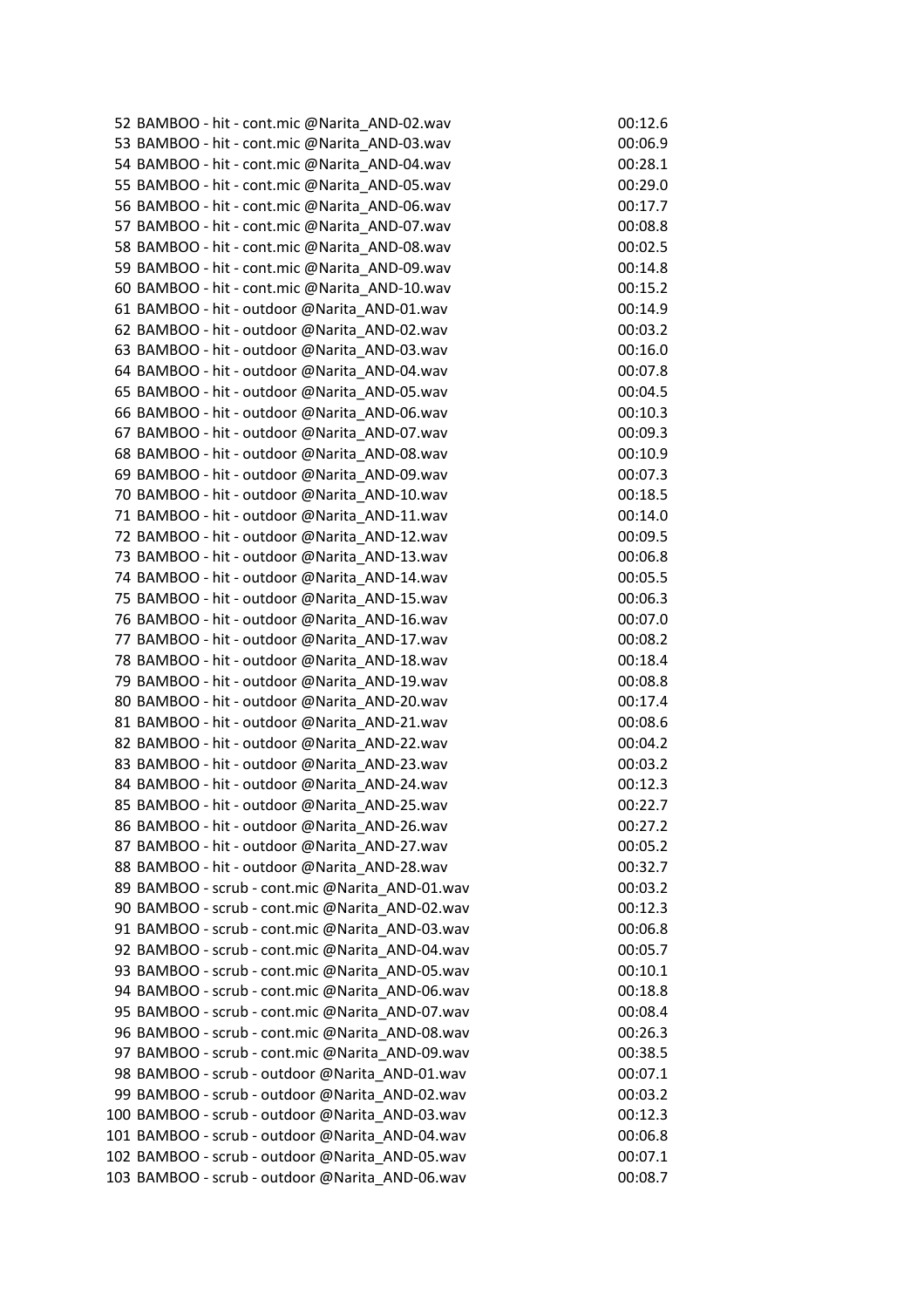| 104 BAMBOO - scrub - outdoor @Narita_AND-07.wav              | 00:18.8 |
|--------------------------------------------------------------|---------|
| 105 BAMBOO - scrub - outdoor @Narita_AND-08.wav              | 00:08.4 |
| 106 BAMBOO - scrub - outdoor @Narita_AND-09.wav              | 00:24.6 |
| 107 BAMBOO - scrub - outdoor @Narita_AND-10.wav              | 00:35.2 |
| 108 BAMBOO - hit - brush @studioJ - contact_AND-01.wav       | 00:53.2 |
| 109 BAMBOO - hit - brush @studioJ - contact AND-02.wav       | 00:48.6 |
| 110 BAMBOO - hit - brush @studioJ - contact_AND-03.wav       | 00:41.4 |
| 111 BAMBOO - hit - brush @studioJ - Idone AND-01.wav         | 00:53.2 |
| 112 BAMBOO - hit - brush @studioJ - Idone_AND-02.wav         | 00:48.6 |
| 113 BAMBOO - hit - brush @studioJ - Idone AND-03.wav         | 00:41.4 |
| 114 BAMBOO - hit - brush @studioJ - nt4_AND-01.wav           | 00:53.2 |
| 115 BAMBOO - hit - brush @studioJ - nt4_AND-02.wav           | 00:48.6 |
| 116 BAMBOO - hit - brush @studioJ - nt4_AND-03.wav           | 00:41.4 |
| 117 BAMBOO - hit - brush @studioJ - sm57_AND-01.wav          | 00:53.2 |
| 118 BAMBOO - hit - brush @studioJ - sm57_AND-02.wav          | 00:48.6 |
| 119 BAMBOO - hit - brush @studioJ - sm57 AND-03.wav          | 00:41.4 |
| 120 BAMBOO - hit - dr stick @studioJ - contact_AND-01.wav    | 00:44.4 |
| 121 BAMBOO - hit - dr stick @studioJ - contact_AND-02.wav    | 00:28.7 |
| 122 BAMBOO - hit - dr stick @studioJ - contact_AND-03.wav    | 00:23.3 |
| 123 BAMBOO - hit - dr stick @studioJ - Idone AND-01.wav      | 00:46.7 |
| 124 BAMBOO - hit - dr stick @studioJ - Idone_AND-02.wav      | 00:28.7 |
| 125 BAMBOO - hit - dr stick @studioJ - Idone AND-03.wav      | 00:23.3 |
| 126 BAMBOO - hit - dr stick @studioJ - nt4_AND-01.wav        | 00:46.7 |
| 127 BAMBOO - hit - dr stick @studioJ - nt4 AND-02.wav        | 00:28.7 |
| 128 BAMBOO - hit - dr stick @studioJ - nt4_AND-03.wav        | 00:23.3 |
| 129 BAMBOO - hit - dr stick @studioJ - sm57 AND-01.wav       | 00:51.8 |
| 130 BAMBOO - hit - dr stick @studioJ - sm57_AND-02.wav       | 00:28.7 |
| 131 BAMBOO - hit - dr stick @studioJ - sm57_AND-03.wav       | 00:23.3 |
| 132 BAMBOO - hit - mallet @studioJ - contact_AND.wav         | 00:32.9 |
| 133 BAMBOO - hit - mallet @studioJ - Idone_AND-01.wav        | 00:49.6 |
| 134 BAMBOO - hit - mallet @studioJ - Idone_AND-02.wav        | 00:32.9 |
| 135 BAMBOO - hit - mallet @studioJ - Idone AND-03.wav        | 00:42.2 |
| 136 BAMBOO - hit - mallet @studioJ - nt4_AND-01.wav          | 00:49.6 |
| 137 BAMBOO - hit - mallet @studioJ - nt4_AND-02.wav          | 00:32.9 |
| 138 BAMBOO - hit - mallet @studioJ - nt4_AND-03.wav          | 00:42.2 |
| 139 BAMBOO - hit - mallet @studioJ - sm57 AND-01.wav         | 00:42.9 |
| 140 BAMBOO - hit - mallet @studioJ - sm57_AND-02.wav         | 00:38.0 |
| 141 BAMBOO - hit - mallet @studioJ - sm57 AND-03.wav         | 00:42.2 |
| 142 BAMBOO - hit - snatchy @studioJ - contact_AND.wav        | 00:22.3 |
| 143 BAMBOO - hit - snatchy @studioJ - Idone AND.wav          | 00:22.3 |
| 144 BAMBOO - hit - snatchy @studioJ - nt4_AND.wav            | 00:22.3 |
| 145 BAMBOO - hit - snatchy @studioJ - sm57 AND.wav           | 00:22.3 |
| 146 BAMBOO - hit - snatchy mallet @studioJ - contact_AND.wav | 00:18.9 |
| 147 BAMBOO - hit - snatchy mallet @studioJ - Idone_AND.wav   | 00:18.9 |
| 148 BAMBOO - hit - snatchy mallet @studioJ - nt4_AND.wav     | 00:18.9 |
| 149 BAMBOO - hit - thick @studioJ - contact AND.wav          | 00:47.1 |
| 150 BAMBOO - hit - thick @studioJ - Idone_AND.wav            | 00:47.1 |
| 151 BAMBOO - hit - thick @studioJ - nt4 AND.wav              | 00:47.1 |
| 152 BAMBOO - hit - thick @studioJ - sm57_AND.wav             | 00:47.1 |
| 153 BAMBOO - hit - thick brush @studioJ - contact_AND-01.wav | 00:25.5 |
| 154 BAMBOO - hit - thick brush @studioJ - contact_AND-02.wav | 00:25.5 |
| 155 BAMBOO - hit - thick brush @studioJ - Idone_AND-01.wav   | 00:25.5 |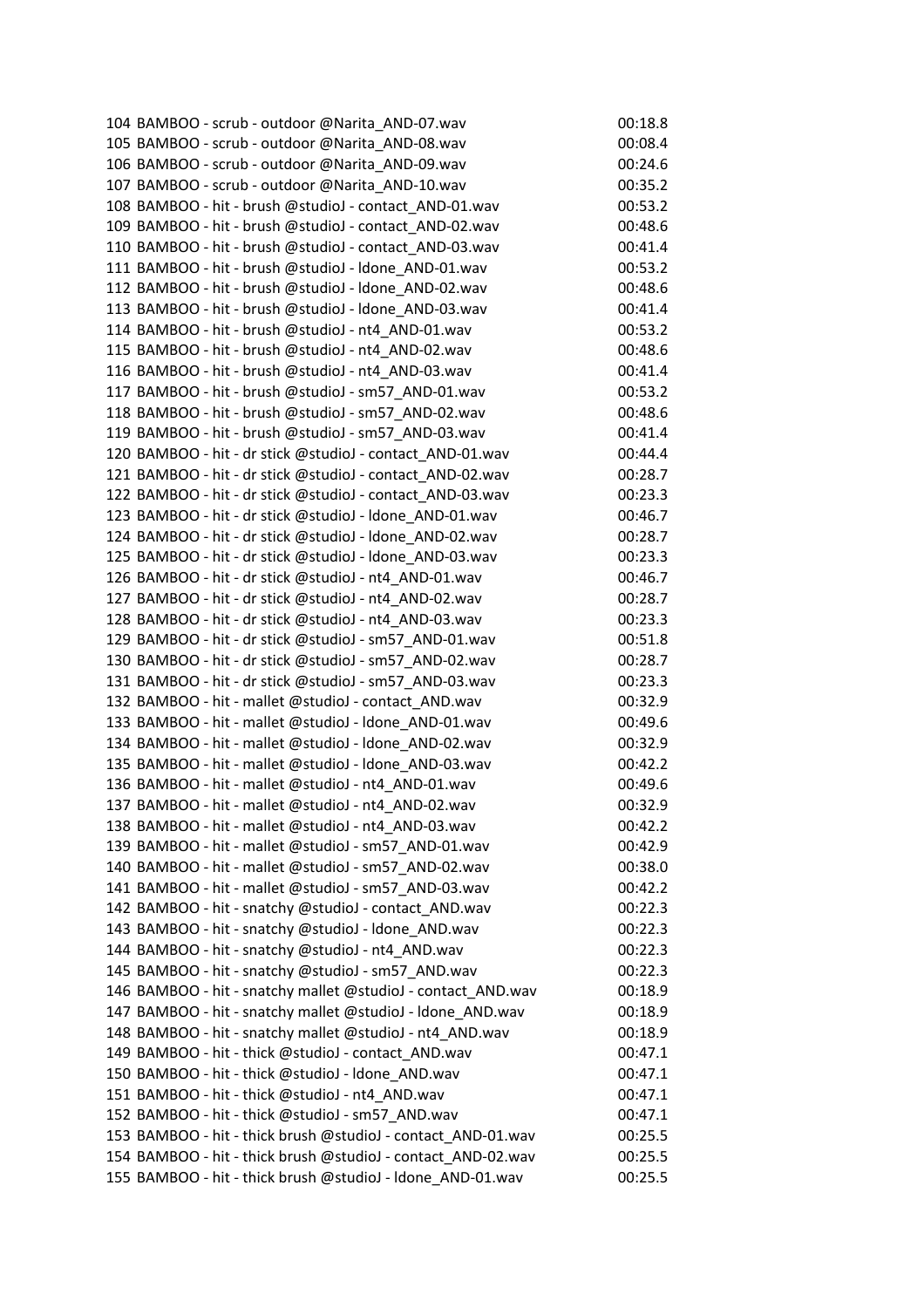| 156 BAMBOO - hit - thick brush @studioJ - Idone AND-02.wav      | 00:25.5 |
|-----------------------------------------------------------------|---------|
| 157 BAMBOO - hit - thick brush @studioJ - nt4_AND-01.wav        | 00:25.5 |
| 158 BAMBOO - hit - thick brush @studioJ - nt4_AND-02.wav        | 00:25.5 |
| 159 BAMBOO - hit - thick brush @studioJ - sm57_AND-01.wav       | 00:25.5 |
| 160 BAMBOO - hit - thick brush @studioJ - sm57_AND-02.wav       | 00:25.5 |
| 161 BAMBOO - hit - thick mallet @studioJ - contact AND-01.wav   | 00:27.0 |
| 162 BAMBOO - hit - thick mallet @studioJ - contact_AND-02.wav   | 00:24.1 |
| 163 BAMBOO - hit - thick mallet @studioJ - Idone AND-01.wav     | 00:27.0 |
| 164 BAMBOO - hit - thick mallet @studioJ - Idone_AND-02.wav     | 00:24.1 |
| 165 BAMBOO - hit - thick mallet @studioJ - nt4 AND-01.wav       | 00:27.0 |
| 166 BAMBOO - hit - thick mallet @studioJ - nt4_AND-02.wav       | 00:24.1 |
| 167 BAMBOO - hit - thick mallet @studioJ - sm57_AND-01.wav      | 00:27.0 |
| 168 BAMBOO - hit - thick mallet @studioJ - sm57_AND-02.wav      | 00:24.1 |
| 169 BAMBOO - hit @studioJ - contact_AND.wav                     | 00:33.9 |
| 170 BAMBOO - hit @studioJ - Idone_AND-01.wav                    | 00:33.8 |
| 171 BAMBOO - hit @studioJ - Idone AND-02.wav                    | 00:24.7 |
| 172 BAMBOO - hit @studioJ - nt4 AND-01.wav                      | 00:33.8 |
| 173 BAMBOO - hit @studioJ - nt4 AND-02.wav                      | 00:24.7 |
| 174 BAMBOO - hit @studioJ - sm57_AND-01.wav                     | 00:33.9 |
| 175 BAMBOO - hit @studioJ - sm57_AND-02.wav                     | 00:24.7 |
| 176 BAMBOO - scrape - brush @studioJ - contact_AND-01.wav       | 00:43.4 |
| 177 BAMBOO - scrape - brush @studioJ - contact_AND-02.wav       | 00:58.9 |
| 178 BAMBOO - scrape - brush @studioJ - contact_AND-03.wav       | 00:44.6 |
| 179 BAMBOO - scrape - brush @studioJ - contact_AND-04.wav       | 00:39.6 |
| 180 BAMBOO - scrape - brush @studioJ - contact_AND-05.wav       | 00:40.9 |
| 181 BAMBOO - scrape - brush @studioJ - Idone_AND-01.wav         | 00:43.4 |
| 182 BAMBOO - scrape - brush @studioJ - Idone_AND-02.wav         | 00:58.9 |
| 183 BAMBOO - scrape - brush @studioJ - Idone_AND-03.wav         | 00:44.6 |
| 184 BAMBOO - scrape - brush @studioJ - Idone_AND-04.wav         | 00:40.9 |
| 185 BAMBOO - scrape - brush @studioJ - nt4 AND-01.wav           | 00:43.4 |
| 186 BAMBOO - scrape - brush @studioJ - nt4 AND-02.wav           | 00:58.9 |
| 187 BAMBOO - scrape - brush @studioJ - nt4_AND-03.wav           | 00:44.6 |
| 188 BAMBOO - scrape - brush @studioJ - nt4_AND-04.wav           | 00:40.9 |
| 189 BAMBOO - scrape - brush @studioJ - sm57_AND-01.wav          | 00:23.6 |
| 190 BAMBOO - scrape - brush @studioJ - sm57_AND-02.wav          | 00:58.9 |
| 191 BAMBOO - scrape - brush @studioJ - sm57 AND-03.wav          | 00:44.6 |
| 192 BAMBOO - scrape - brush @studioJ - sm57_AND-04.wav          | 00:38.7 |
| 193 BAMBOO - scrape - brush @studioJ - sm57 AND-05.wav          | 00:40.9 |
| 194 BAMBOO - scrape - slow @studioJ - contact_AND.wav           | 00:38.8 |
| 195 BAMBOO - scrape - slow @studioJ - Idone_AND.wav             | 00:38.8 |
| 196 BAMBOO - scrape - slow @studioJ - nt4_AND-01.wav            | 00:38.8 |
| 197 BAMBOO - scrape - slow @studioJ - sm57_AND-01.wav           | 00:38.8 |
| 198 BAMBOO - scrape - thick brush @studioJ - contact_AND-01.wav | 00:08.9 |
| 199 BAMBOO - scrape - thick brush @studioJ - contact_AND-02.wav | 00:07.4 |
| 200 BAMBOO - scrape - thick brush @studioJ - contact_AND-03.wav | 00:07.5 |
| 201 BAMBOO - scrape - thick brush @studioJ - contact_AND-04.wav | 00:10.4 |
| 202 BAMBOO - scrape - thick brush @studioJ - Idone_AND-01.wav   | 00:08.9 |
| 203 BAMBOO - scrape - thick brush @studioJ - Idone_AND-02.wav   | 00:07.4 |
| 204 BAMBOO - scrape - thick brush @studioJ - Idone_AND-03.wav   | 00:07.5 |
| 205 BAMBOO - scrape - thick brush @studioJ - Idone_AND-04.wav   | 00:10.4 |
| 206 BAMBOO - scrape - thick brush @studioJ - nt4_AND-01.wav     | 00:08.9 |
| 207 BAMBOO - scrape - thick brush @studioJ - nt4_AND-02.wav     | 00:07.4 |
|                                                                 |         |